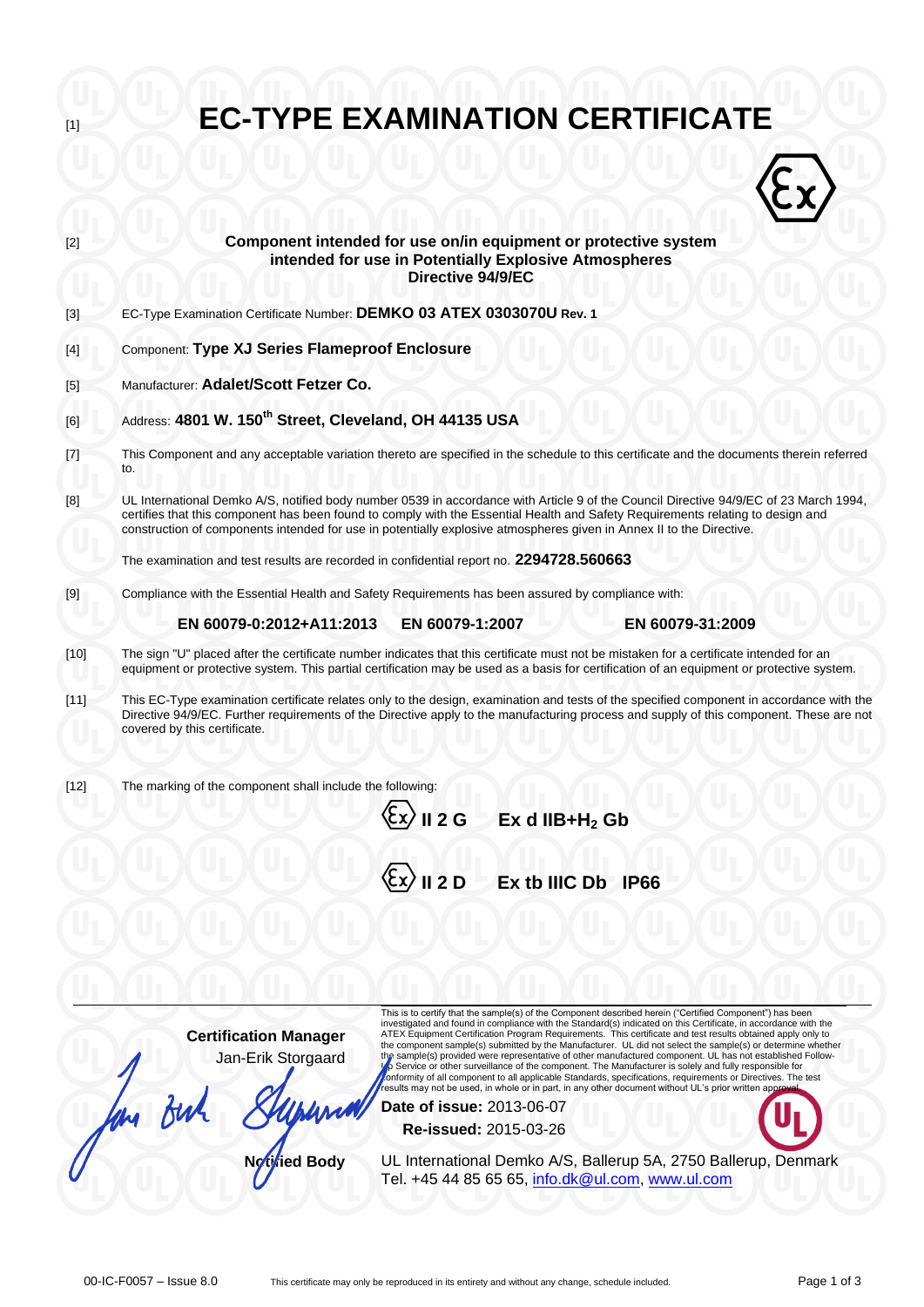# [13] **Schedule** [14] **EC-TYPE EXAMINATION CERTIFICATE No. DEMKO 03 ATEX 0303070U Rev. 1**

**Report: 2294728.560663**

#### [15] Description of Component:

The XJ series of cast enclosures constructed of aluminium or 316 stainless steel for use with threaded covers, containing specifications for threaded conduit entries and other threaded entries for various sized auxiliary operators. The covers are flat and may also include a glass viewing window that is cemented and mechanically retained in place.

Type variants covered by the certification:





**I II III IV V**

# **I – Enclosure Material and type**

XJ- Series Designation

# **II – Enclosure Cover**

 D, DF, DA, HA, HB, HC, K, KA, L, M, MA, MC, N6, N12, S, T, WH, WT, X, DFGC, DGC, HAGC, HBGC,HCGC, KGC, KAGC, LGC, MGC, MAGC, MCGC, NGC6, NGC12, TFGC, TGC, WHGC, WTGC, XGC, III- Marking Designation

HX- (Class I, Groups B, C and D; Class I, Zone 1, IIB + H2)

# **IV – Enclosure Size**

 Blank- Standard 6 – 6 inch (only available on XJN and XJNGC)

12 – 12 inch (only available on XJN and XJNGC)

# **V-Environmental Designation**

 N4- Type 4 Rating N4X – Type 4X Rating

# Temperature range

The ambient temperature range is -50 $\degree$ C to +100  $\degree$ C for use with a silicone o-ring and a solid cover. The ambient temperature range is -34°C to +100°C for use with a Nitrile Buna N o-ring and either Adaseal or Adaseal II.

#### Installation instructions

No temperature tests were conducted as the enclosure is certified as an empty Ex component. The service temperature of the enclosures is based off the ambient temperature range of -50°C to +100°C for silicone o-rings. The service temperature of the enclosures with glass windows is based off the ambient temperature range of -34°C to +100°C for Nitrile Buna N o-rings, Adaseal window cement, and Adaseal II window cement.

# Mounting instructions

Refer to "Instructions"

#### Routine tests

Routine tests according to Clause 16 EN60079-1 are required on the XJNGCHX6 and XJNGCHX12 enclosures using a pressure of 18.8 bar (273 PSI).

# [16] Descriptive Documents

The scheduled documents are listed in the report no. provided under item no. [ 8 ] on page 1 of this EC-Type Examination Certificate.

# [17] Schedule of limitations:

- For enclosure outline dimensions, conduit/cable layout, and conduit/cable drilling and tapping instructions, refer to supplied datasheet.
- The certification applies to equipment without cable glands. Only cable glands certified for protection types 'd' , 'tb'', and have an IP66 rating may be used.
- To minimize the risk of electrostatic charge, provisions shall be made for adequate grounding and equipment shall be installed in such a manner so that accidental discharge shall not occur.
- Refer to supplied enclosure drawing for conduit/cable entry locations and sizes. Additional copies may be obtained from the factory. Include the enclosure serial number with any request.
- Oil-filled circuit breakers and contactors shall not be used.
- Rotating machines, or other devices which create turbulence, shall not be incorporated.
- The Hazardous Location Solutions reducers shall not be used for the direct inter-connection of enclosures.
- Only one Hazardous Location Solutions reducer shall be used with any single cable entry on the associated equipment.